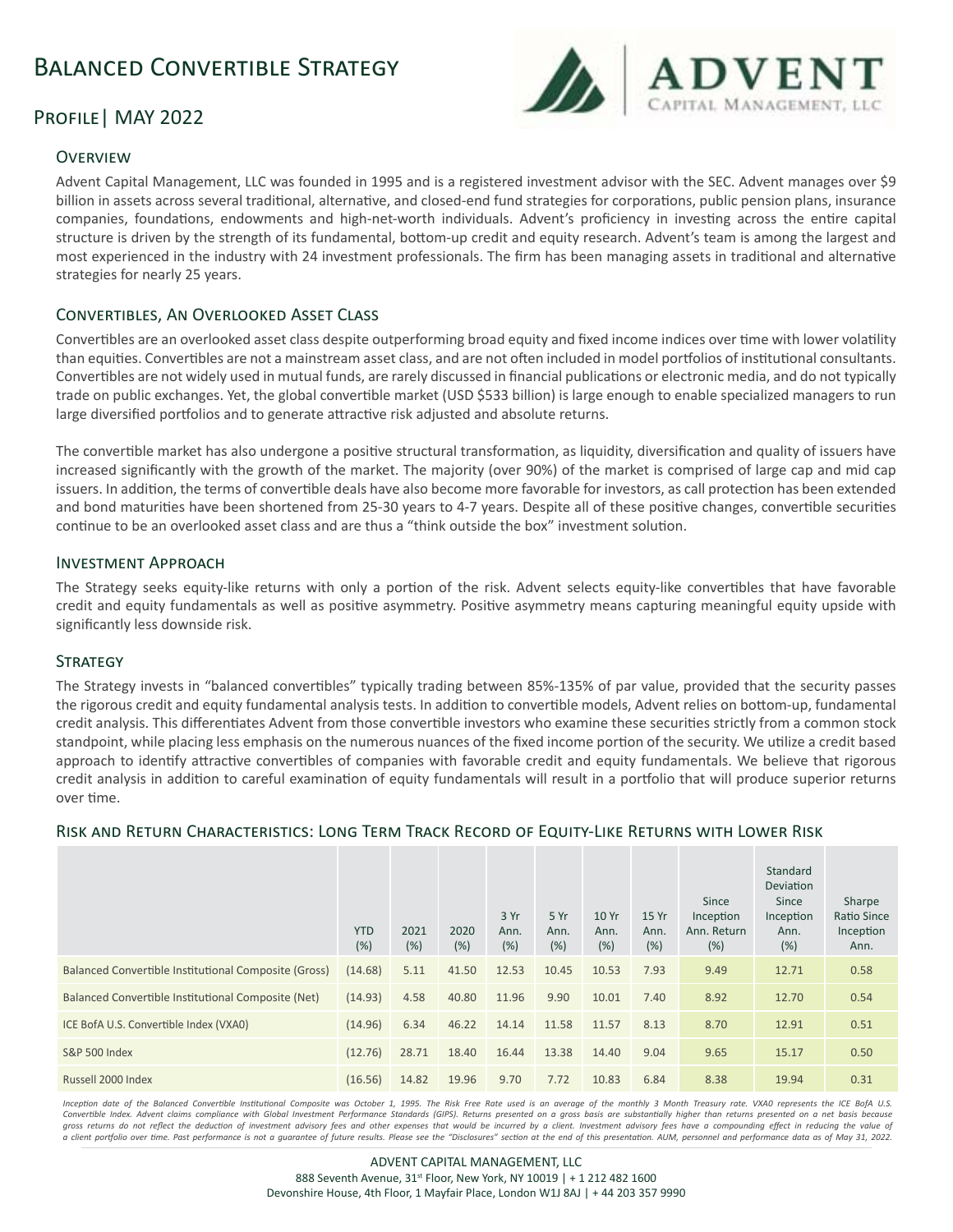# Balanced Convertible Strategy



# PROFILE | MAY 2022

#### Firm Information:

Advent Capital Management, LLC (Advent) is an investment adviser registered with the Securities and Exchange Commission under the Investment Advisers Act of 1940. Advent is an independent, privately held limited liability company. Advent Capital Management UK Limited, a wholly-owned subsidiary of Advent located in London, is authorized and regulated by the U.K. Financial Conduct Authority. Advent specializes in global and domestic convertible, high yield, and event-driven strategies based on a credit focused investment process with offices in New York and London. Advent has over \$9 billion in assets under management (as of 5/31/2022). We manage institutional assets across long-only, hedge fund and closed end fund strategies. Lists of composite descriptions, limited distribution pooled funds, and broad distribution funds are available upon request. Advent claims compliance with the Global Investment Performance Standards (GIPS®) and has prepared and presented this report in compliance with the GIPS standards. Advent has been independently verified for the period 9/30/95 – 12/31/21. The verification report is available upon request. A firm that claims compliance with the GIPS standards must establish policies and procedures for complying with all the applicable requirements of the GIPS standards. Verification provides assurance on whether the firm's policies and procedures related to composite and pooled fund maintenance, as well as the calculation, presentation, and distribution of performance,<br>hav trademark of CFA Institute. CFA Institute does not endorse or promote this organization, nor does it warrant the accuracy or quality of the content contained herein. Past performance does not guarantee future results. This performance report should not be construed as a recommendation to purchase or sell any particular securities held in composite accounts. Market conditions can vary widely over time and can result in a loss of portfolio val

#### **Balanced Convertible Income Institutional Composite**

| Year | <b>Total Return</b><br>Gross of Fees % | <b>Total Return</b><br>Net of Fees % | <b>ICE BofA All Convertible</b><br>Index % | <b>Number of Portfolios</b> | Dispersion % | <b>Total Composite Assets End</b><br>of Period (\$MM) | <b>Total Firm Assets</b><br>End of Period (\$MM) |
|------|----------------------------------------|--------------------------------------|--------------------------------------------|-----------------------------|--------------|-------------------------------------------------------|--------------------------------------------------|
| 2012 | 13.70                                  | 13.18                                | 14.96                                      | $10\,$                      | 0.10         | 963.7                                                 | 6,092.1                                          |
| 2013 | 23.47                                  | 22.91                                | 24.92                                      | 13                          | 0.13         | 1,472.0                                               | 7,591.3                                          |
| 2014 | 7.91                                   | 7.43                                 | 9.44                                       | 13                          | 0.27         | 1,614.9                                               | 8,427.9                                          |
| 2015 | $-1.58$                                | $-2.02$                              | $-2.99$                                    | 16                          | 0.34         | 1,630.6                                               | 8,563.3                                          |
| 2016 | 7.26                                   | 6.77                                 | 10.43                                      | 15                          | 0.16         | 1,581.4                                               | 8,835.2                                          |
| 2017 | 13.96                                  | 13.46                                | 13.70                                      | 14                          | 0.10         | 1,615.4                                               | 9,350.1                                          |
| 2018 | $-1.70$                                | $-2.17$                              | 0.15                                       | 15                          | 0.08         | 1,647.1                                               | 8,479.6                                          |
| 2019 | 23.23                                  | 22.64                                | 23.15                                      | 16                          | 0.22         | 1,221.5                                               | 9,300.1                                          |
| 2020 | 41.50                                  | 40.80                                | 46.22                                      | 17                          | 2.05         | 1,518.8                                               | 10,940.3                                         |
| 2021 | 5.11                                   | 4.58                                 | 6.34                                       | 22                          | 1.01         | 1,657.6                                               | 10,467.9                                         |

#### **Composite Characteristics:**

1.) Advent's Balanced Convertible Institutional Composite (Composite) consists of the following:

- Advent's Balanced Convertible Institutional Composite (Composite) consists of the following:
- Inception of the Composite was October 1, 1995 and the creation of the Composite was October 1, 1995.
- Periods presented represent only institutional accounts.
- Accounts in the Composite invest in balanced convertible securities that seek to participate in 75-85% of the equity upside and only 50% of the downside.

Performance reflects the reinvestment of dividends and other earnings. Policies for valuing portfolios, calculating performance, and preparing GIPS Reports are available upon request.

- As of 12/31/12, the 3-year ex-post standard deviation for the Composite was 11.49%. The ICE BofA All Convertible Index (VXA0) 3-year ex-post standard deviation was 10.86%.
- As of 12/31/13, the 3-year ex-post standard deviation for the Composite was 9.87%. The ICE BofA All Convertible Index (VXA0) 3-year ex-post standard deviation was 9.67%. As of 12/31/14, the 3-year ex-post standard deviation for the Composite was 7.76%. The ICE BofA All Convertible Index (VXA0) 3-year ex-post standard deviation was 7.68%.
- As of 12/31/15, the 3-year ex-post standard deviation for the Composite was 8.40%. The ICE BofA All Convertible Index (VXA0) 3-year ex-post standard deviation was 8.26%.
- As of 12/31/16, the 3-year ex-post standard deviation for the Composite was 8.85%. The ICE BofA All Convertible Index (VXA0) 3-year ex-post standard deviation was 8.81%.
- As of 12/31/17, the 3-year ex-post standard deviation for the Composite was 7.92%. The ICE BofA All Convertible Index (VXA0) 3-year ex-post standard deviation was 7.84%.
- As of 12/31/18, the 3-year ex-post standard deviation for the Composite was 8.26%. The ICE BofA All Convertible Index (VXA0) 3-year ex-post standard deviation was 8.17%.
- As of 12/31/19, the 3-year ex-post standard deviation for the Composite was 8.97%. The ICE BofA All Convertible Index (VXA0) 3-year ex-post standard deviation was 8.28%.
- As of 12/31/20, the 3-year ex-post standard deviation for the Composite was 15.77%. The ICE BofA All Convertible Index (VXA0) 3-year ex-post standard deviation was 16.71%. • As of 12/31/21, the 3-year ex-post standard deviation for the Composite was 15.17%. The ICE BofA All Convertible Index (VXA0) 3-year ex-post standard deviation was 16.31%.

2.) The following is the criteria for inclusion in the Advent Balanced Convertible Institutional Composite:

- Through 3/31/11, all accounts must have had an initial account value of at least \$5,000,000. As of 04/01/11, all accounts must have an initial account value of at least \$3,000,000.
- The Composite will be composed of all accounts that meet the criteria to invest in Rule 144A securities. Advent changed its composite criteria to Rule 144A eligible accounts in July of 1997. The decision was made to assure the Composite was more representative of the overall convertible market.
- The current Composite does not include non-QIB accounts due to their inability to invest in Rule 144A securities.

3) The following pertains to performance results: • All performance is presented in U.S. Dollars.

- Returns are presented both gross of fees and net of actual management fees paid by the Advent accounts but not expenses paid by the clients. The Balanced Convertible Strategy advertised fee schedule is 0.80% on the first 25 million, 0.65% on the next 25 million, 0.55% on the next 50 million, and 0.50% on over 100 million. The management fees are described in Part 2 Advent's Form ADV. Returns presented on a gross basis are substantially higher than returns presented on a net basis because gross returns do not reflect the deduction of investment advisory fees and other expenses that would be incurred by a client. Investment advisory fees have a compounding effect in reducing the value of a client portfolio over time.
- Past performance is not necessarily indicative of future results.

### 4) Benchmark Information:

- The Composite is benchmarked to the ICE BofA All Convertible Index.
- 
- The ICE BofA All Convertible Index is comprised of U.S. Convertible Securities and is a rule-driven index with a goal to create an unbiased proxy for the broad U.S. convertible market. • Benchmark returns are not covered by the report of the independent verifiers.

### **Calculation Methodology:**

The dispersion measure is the asset-weighted standard deviation for accounts in the composite for the entire year. Presented composite risk measures are calculated using gross of fee returns.

Issued and approved by Advent Capital Management UK Limited (Advent Capital), which is Authorised and Regulated by the Financial Conduct Authority. This material is for information only and does not constitute an offer or recommendation to buy or sell any investment, or subscribe to any investment management or advisory service. It is not, under any circumstances, intended for distribution to the general public. The Funds that may be referred to in this document are unregulated collective investment schemes for the purposes of Section 238 of the Financial Services and Markets Act 2000. Accordingly, this document may only be issued in the United Kingdom *to persons to whom unregulated collective investment schemes are permitted to be promoted by virtue of Section 238 of the FSMA and COBS 4.12 of the new Conduct of Business Sourcebook.* 

No part of this document may be reproduced in any manner without the written permission of Advent Capital. We do not represent that this information, including any third party information, is accurate or complete and it *should not be relied upon as such. Opinions expressed herein reflect the opinion of Advent Capital and are subject to change without notice.*